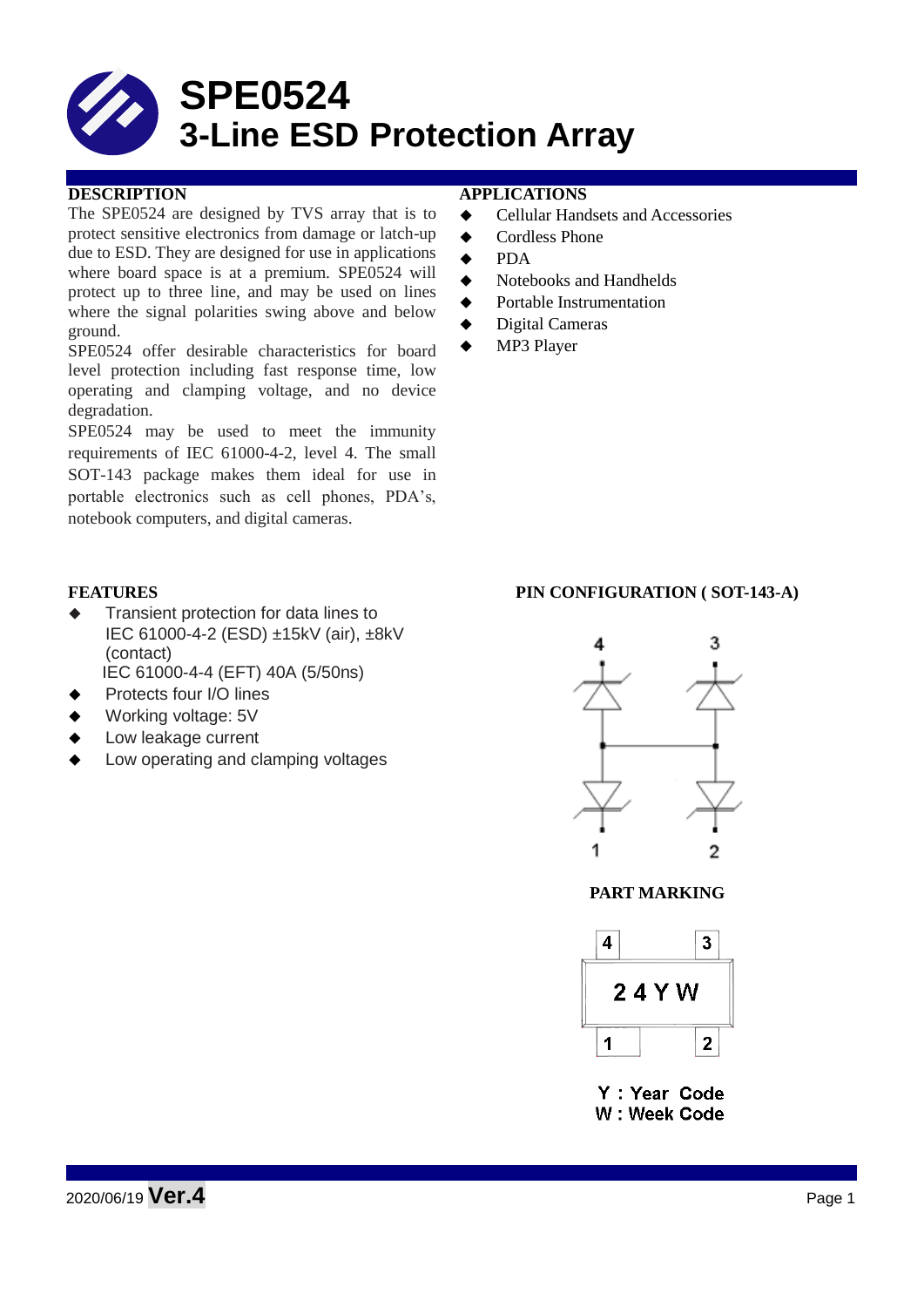

### **ORDERING INFORMATION**

| <b>Part Number</b> | Package     | <b>Part Marking</b> |  |  |
|--------------------|-------------|---------------------|--|--|
| SPE0524S14ARGB     | $SOT-143-A$ |                     |  |  |
| __ _ _ .           | .<br>___    |                     |  |  |

 $\frac{1}{2}$  Week Code : A ~ Z( 1 ~ 26); a ~ z( 27 ~ 52)

※ SPE0524S14ARGB : Tape Reel ; Pb – Free ; Halogen – Free

## **ABSOULTE MAXIMUM RATINGS**

(TA=25℃ Unless otherwise noted)

| <b>Parameter</b>                                 | <b>Symbol</b> | <b>Typical</b> | Unit            |  |
|--------------------------------------------------|---------------|----------------|-----------------|--|
| Peak Pulse Power ( $tp = 8/20 \mu s$ )           | Ppk           | 250            | W               |  |
| Maximum Peak Pulse Current ( $tp = 8/20 \mu s$ ) | Ipp           |                | A               |  |
| ESD per IEC $61000 - 4 - 2$ (Air)                | Vpp           | ±15            | <b>KV</b>       |  |
| <b>ESD</b> per IEC $61000 - 4 - 2$ (Contact)     | Vpp           | $\pm 8$        | KV              |  |
| <b>Operating Junction Temperature</b>            | Tі            | $-55 \sim 125$ | $\rm ^{\circ}C$ |  |
| <b>Storage Temperature Range</b>                 | <b>TSTG</b>   | $-55 \sim 150$ | $\rm ^{\circ}C$ |  |
| Lead Soldering Temperature                       | Tī.           | 260(10sec)     | $\rm ^{\circ}C$ |  |

# **ELECTRICAL CHARACTERISTICS**

(TA=25℃ Unless otherwise noted)

| <b>Parameter</b>                 | <b>Symbol</b> | <b>Conditions</b>                                  | Min. | <b>Typ</b> | Max. | Unit         |
|----------------------------------|---------------|----------------------------------------------------|------|------------|------|--------------|
| Reverse Stand – Off<br>Voltage   | <b>VRWM</b>   |                                                    |      |            |      | V            |
| <b>Reverse Breakdown Voltage</b> | <b>VBR</b>    | It = $1mA$                                         | 6    |            |      | $\mathbf{V}$ |
| <b>Reverse Leakage Current</b>   | IR            | $V_{\text{RWM}} = 5V$ , T=25°C                     |      | 0.01       |      | μA           |
| <b>Reverse Leakage Current</b>   | IR            | $V_{\text{RWM}} = 3V$ , T=25°C                     |      | 0.01       | 0.5  | μA           |
| <b>Clamping Voltage</b>          | Vc            | Ipp = $1A$ , tp = $8/20 \mu s$                     |      |            | 11.5 | V            |
| <b>Clamping Voltage</b>          | Vc            | Ipp = $7A$ , tp = $8/20 \mu s$                     |      |            | 15   | $\mathbf{V}$ |
| <b>Junction Capacitance</b>      | Cj            | Between I/O Pin and GND<br>$V_R = 0V$ , $f = 1MHz$ |      |            |      | pF           |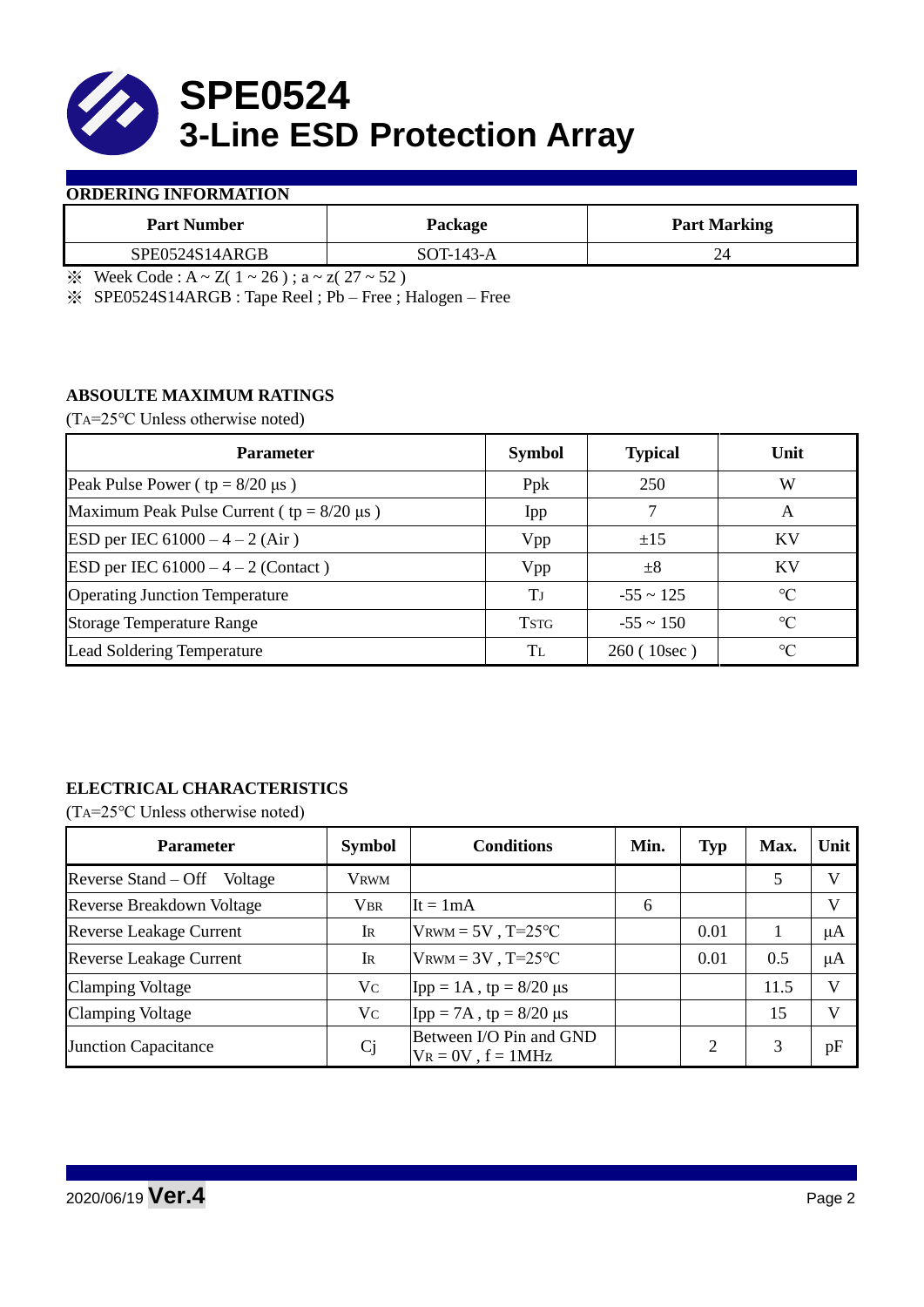

## **TYPICAL CHARACTERISTICS**

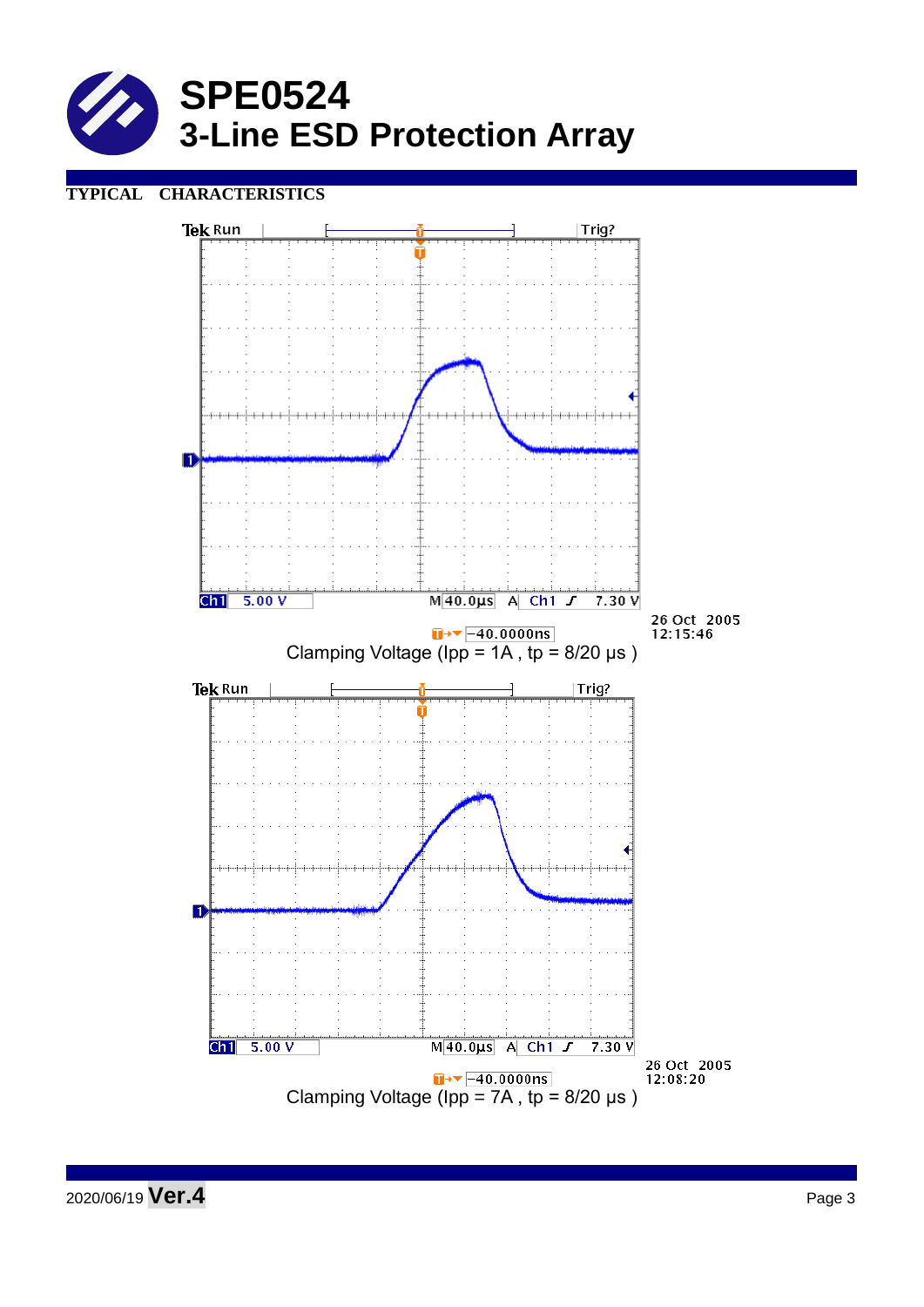

# **TYPICAL CHARACTERISTICS**





**Fig 1 : Junction Capacitance V.S Reverse Voltage Applied Fig 2 : Peak Plus Power V.S Exponential Plus Duration**



 **Initial Junction Temperature** 



**Fig 3 : Relative Variation of Peal Plus Power V.S Fig 4 : Forward Voltage Drop V.S Peak Forward Current**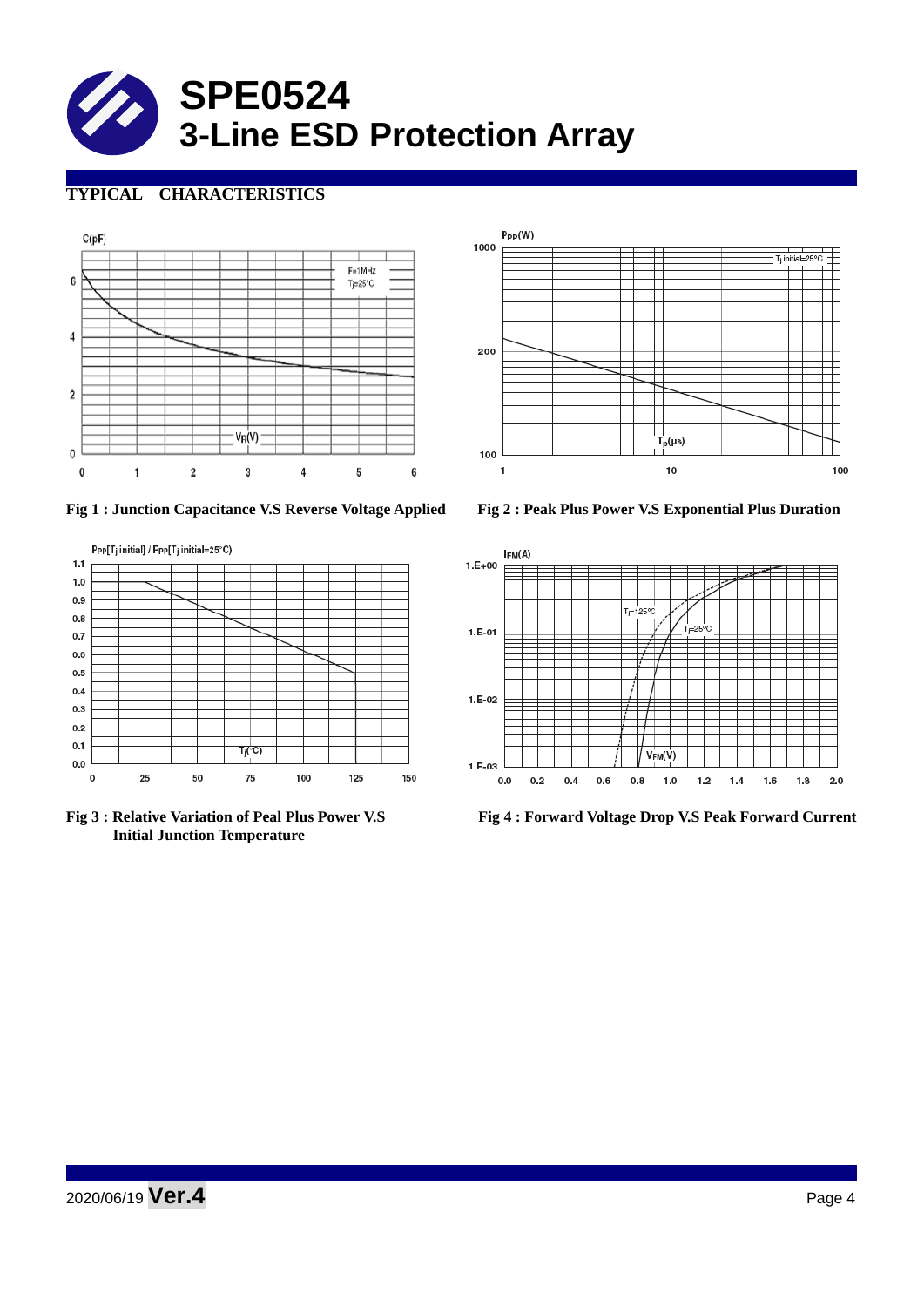

## **APPLICATION NOTE**

## **Device Connection for Protection of Four Data Lines**

SPE0524 is designed to protect up to three data lines. The device is connected as follows:

1. The TVS protection of four I/O lines is achieved by connecting pins 1, 2, 4. Pin 3 are connected to ground. The ground connection should be made directly to the ground plane for best results. The path length is kept as short as possible to reduce the effects of parasitic inductance.



## **Circuit Board Layout Recommendations for Suppression of ESD**

Good circuit board layout is critical for the suppression of ESD induced transients. The following guidelines are recommended:

- 1. Place the TVS near the input terminals or connectors to restrict transient coupling.
- 2. Minimize the path length between the TVS and the protected line.
- 3. Minimize all conductive loops including power and ground loops.
- 4. The ESD transient return path to ground should be kept as short as possible.
- 5. Never run critical signals near board edges.
- 6. Use ground planes whenever possible.